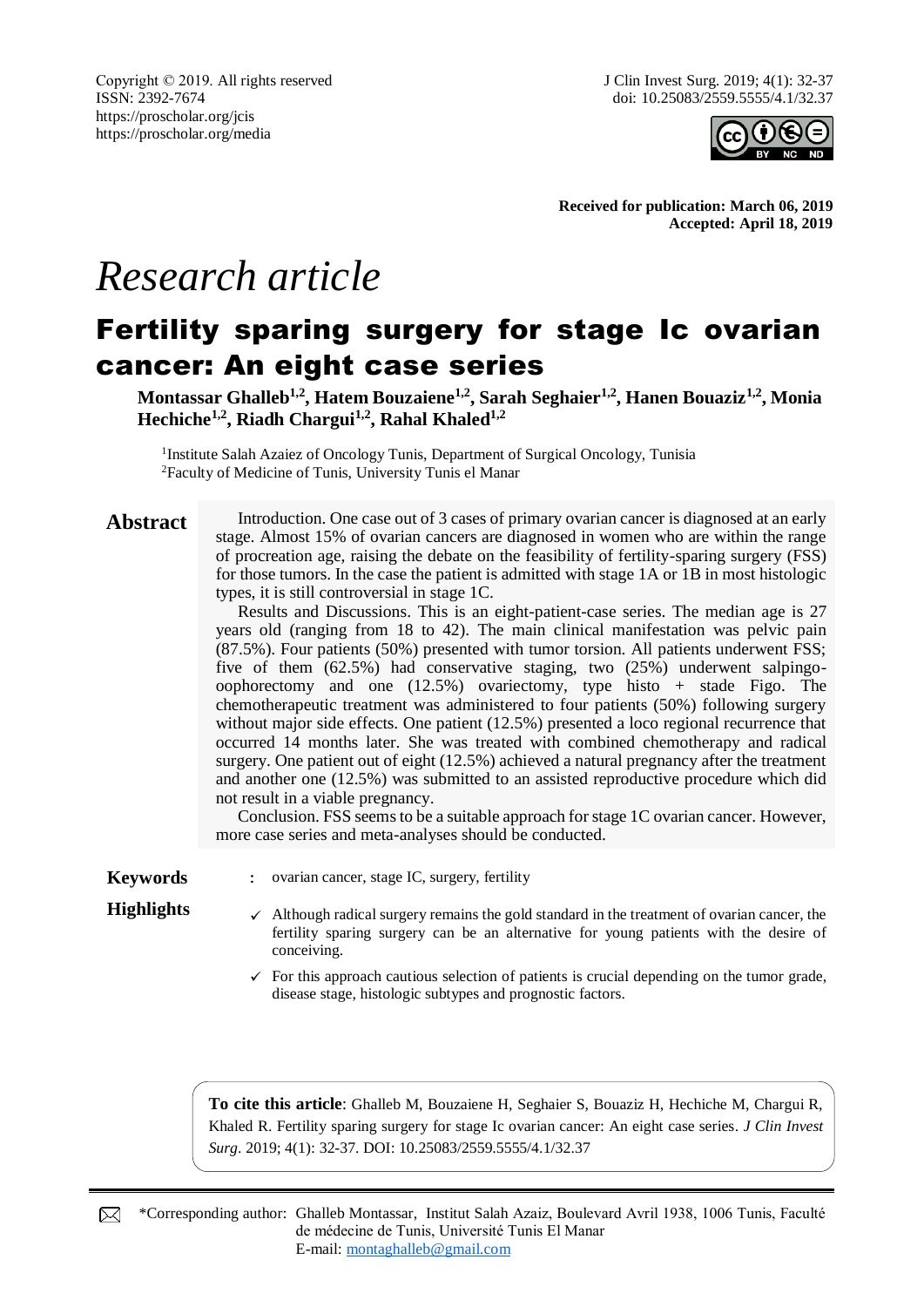#### **Introduction**

One case out of 3 cases of primary ovarian cancer is diagnosed at an early stage (1). The diagnosis of ovarian cancer in women of reproductive age has become more common, around 15% (2), since marriage was delayed until around the age of thirty (3). Therefore, fertility preservation is critical. Although radical surgery remains the gold standard in the treatment of this disease, fertilitysparing surgery (FSS) can be undergone by young patients with the desire of conceiving. FSS showed promising results in both oncologic safety and fertility preservation, however, there is a controversy over FSS in stage 1C of the disease. Therefore, a cautious selection of patients is crucial depending on many factors (4). Our aim is to report FSS trials in stage 1C of ovarian cancer and discuss their feasibility.

#### **Materials and Methods**

This retrospective case series involves 8 patients diagnosed with stage 1C ovarian cancer and treated at our Institute between January 2000 and May 2015. All the patients who had stage 1C ovarian cancer with desire of pregnancy were included. The FSS consisted in the preservation of the uterus and the healthy ovary with surgical staging. It comprised peritoneal cytology, omentectomy and multiple peritoneal biopsies. Lymphadenectomy was performed systematically for epithelial ovarian cancer, whereas for the other histological subtypes it was only performed if there were suspicious lymph nodes. The FIGO 2014 ovarian cancer staging classification was used in writing this manuscript. The pathological diagnosis was made according to the international histological classifications provided by the World Health Organization (WHO). According to the decision of a multidisciplinary meeting, chemotherapy was indicated to all patients with 1C tumors, with a tumor size >15 cm, poorly differentiated tumors and age inferior to 30 years.

#### **Results**

The median age was 25 years old (ranging from 18 to 42). Three patients were married and had already conceived. The median time for referral to the institute was 60 days (between 30 and 365). The main clinical manifestation was pelvic pain (87.5%). The abdominal examination revealed that two patients had palpable hypogastric mobile masses (25%). Four patients (50%) presented with acute abdominal pain due to tumor torsion. All patients underwent preoperative abdominopelvic sonography. The patients with tumor torsion underwent emergency surgery and the sonography was done by the gynecologist and for that reason a full report is not currently available. The four remaining patients had the sonography done by a radiologist. All four tumors had both solid and cystic components. Two of the tumors were located in the right ovary, one in the left one, while for the last patient it could not be associated to any of the ovaries. The median size was 150 mm (between 140 to 170). Tumor markers such as: alpha fetoprotein (AFP), beta-chorionic gonadotropic hormone, CA125 were measured in three patients and presented high values in one patient. The eight patients underwent FSS; five of them had conservative staging (62.5%), three salpingo-oophorectomy (25%), two had germ cell tumors and one patient who had epithelial cancer refused further surgery. Four patients out of eight underwent unilateral pelvic lymphadenectomy. Four patients (50%) underwent para-aortic lymphadenectomy (Table 1). The median size in the histological examination was 100 mm (between 60 to 220). The other two patients had a different regimen of chemotherapy. One patient had four courses of EC (Etoposide and Cisplatin), since there was a shortage of Bleomycin at the time. The last one with epithelial ovarian cancer had four courses of Carboplatin-Taxol. No major side effects were reported for the four patients (Table 2). The median follow-up period was 55 months (between 13 and 199). One patient with epithelial ovarian cancer and who only underwent salpingooophorectomy, refusing further therapy, suffered a locoregional relapse after 14 months (Table 2). The treatment combined the completion of surgery including hysterectomy, contralateral salpingo-oophorectomy, peritoneal cytology, omentectomy, multiple peritoneal biopsies and pelvic and para-aortic lymphadenectomy with chemotherapy. Two patients out of eight succeeded to conceive. One patient achieved a full term viable natural pregnancy (Table 2). The second one (12.5%) used assisted reproductive technology to get pregnant, but she had a miscarriage after 16 weeks of amenorrhea.

#### **Discussions**

Radical surgery consisting in total hysterectomy plus bilateral salpingo-oophorectomy associated with peritoneal staging and lymph-node sampling remains the gold standard in the treatment of early stage ovarian cancer. However, fertility-sparing surgery (FSS) can be proposed to selected patients who want to get pregnant (5). FSS is defined as unilateral salpingo-oophorectomy and the optimal surgical staging depends on the histologic type: peritoneal cytology, omentectomy, multiple peritoneal biopsies and lymph node sampling (6). This conservative management can be suggested to selected women depending on tumor grade, disease stage, histologic subtypes and prognostic factors (6).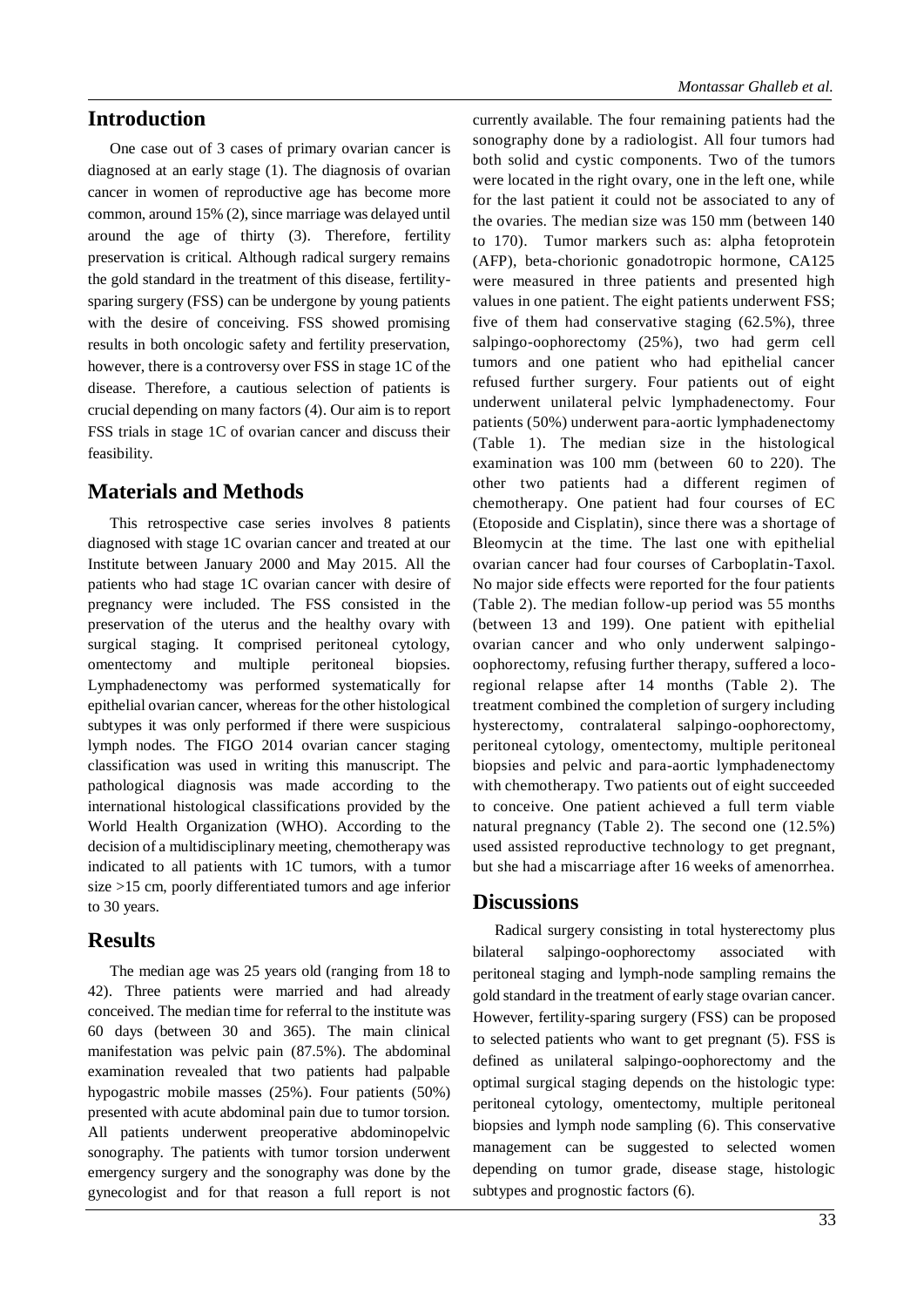| Table 1. Patients' characteristics |        |                     |                              |                         |                             |                             |                                     |                                               |                 |  |
|------------------------------------|--------|---------------------|------------------------------|-------------------------|-----------------------------|-----------------------------|-------------------------------------|-----------------------------------------------|-----------------|--|
| Patients                           | Age    | Tumor<br>Morphology | Frozen<br>section            | Surgery                 | Contro-<br>lateral<br>ovary | Pelvic lymph-<br>adenectomy | Para-aortic<br>lymphade-<br>nectomy | Final<br>histology                            | <b>FIGO</b>     |  |
| $\mathbf{1}$                       | 24     | Solido-cystic       | Malignant                    | Conservative<br>staging | Wedge<br>biopsy             | Left                        | Yes                                 | Immature<br>teratoma<br>grade 1               | IC1             |  |
| $\overline{2}$                     | 28     | Cystic              | $\overline{\phantom{a}}$     | <b>USO</b>              | N <sub>o</sub>              | N <sub>o</sub>              | No                                  | Immature<br>teratoma<br>grade 1               | IC <sub>2</sub> |  |
| 3                                  | 29     | Solido-cystic       |                              | Conservative<br>staging | Wedge<br>biopsy             | Right                       | Yes                                 | Immature<br>teratoma<br>grade 3               | I <sub>C2</sub> |  |
| $\overline{4}$                     | 25     | Solid               |                              | Conservative<br>staging | Wedge<br>biopsy             | Right                       | Yes                                 | Serous<br>cystadenoc<br>arcinoma<br>grade 3   | I <sub>C2</sub> |  |
| 5                                  | 42     | Solido-cystic       |                              | <b>USO</b>              | N <sub>o</sub>              | No                          | No                                  | Papillary<br>serous<br>cystadenoc<br>arcinoma | IC1             |  |
| 6                                  | 35     | Cystic              | $\overline{\phantom{a}}$     | Conservative<br>staging | Wedge<br>biopsy             | Bilateral                   | Yes                                 | Papillary<br>serous<br>cysradenoc<br>arcinoma | IC2             |  |
| $\boldsymbol{7}$                   | $20\,$ | Solido-cystic       | Malignant                    | Conservative<br>staging | $\rm No$                    | Right                       | ${\rm No}$                          | Sertoli-<br>Leydig<br>$t$ umor                | $\rm I\,C1$     |  |
| $\,8\,$                            | 18     | Cystic              | $\qquad \qquad \blacksquare$ | <b>USO</b>              | $\rm No$                    | ${\rm No}$                  | ${\rm No}$                          | Immature<br>Teratoma<br>grade 3               | $\rm IC2$       |  |

\*USO: Unilateral Salpingeco- Oophorectomy \* -: Not mentioned\*conservative staging: USO + Staging surgery (peritoneal cytology, omentectomy and multiple peritoneal biopsies)

#### *1. Oncologic safety*

FSS is suggested to women with fertility desire who were diagnosed with FIGO stage 1A grade 1 tumors (7). For stage 1C ovarian cancer, the use of FSS remains controversial (5). The analysis of the SEER (Surveillance Epidemiology and End Results) database showed the absence of influence on survival of ovarian preservation in stage 1A or 1C disease (8).

Kajiyama et al. demonstrated that no significant difference in disease free survival (DFS) or overall survival (OS) was found between the young patients with stage 1C1 and those with stage 1A who underwent FSS. However, they found a difference in DFS and OS between 1C2/3 and 1A (9). The study conducted by Park *et al*. in 2008 concluded that FSS could be undergone by young patients with 1A-C grade 1-2 (10). A Japanese multicenter study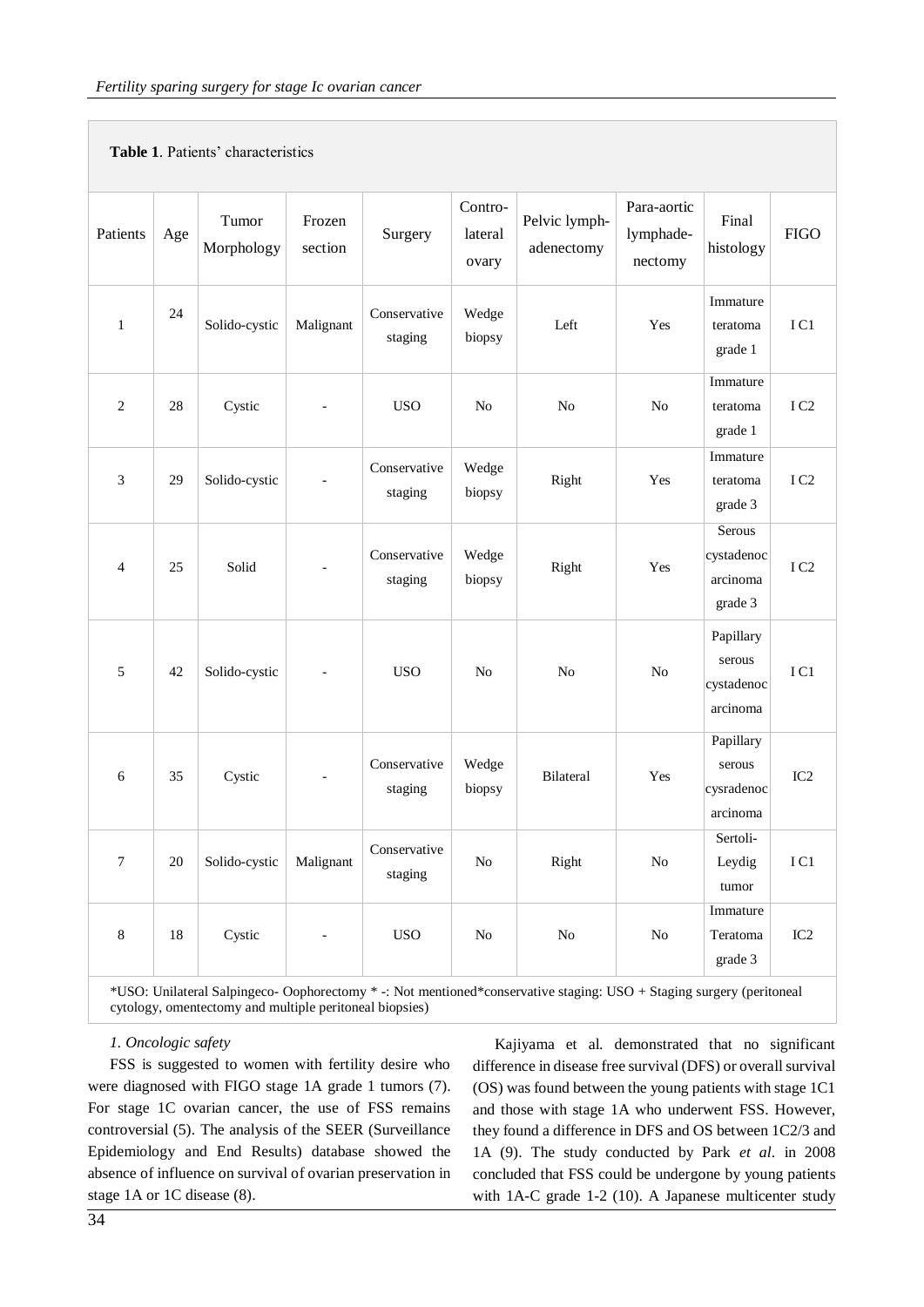recommended conservative management in stage 1C only with favorable histological subtype including serous, mucinous and endometrioid subtypes in epithelial ovarian cancer (5). The recommendations of the Fertility Task Force of the European Society of Gynecologic Oncology (3) concluded that FSS is safe in epithelial ovarian cancer for stage 1C grade 1 and it presented an option for stage 1C grade 2. However, it is contraindicated for grade 3 tumors, stage >1 and histologically aggressive tumors (11). In a recent study, Kashima et al. mentioned that the recurrence rate for FIGO stage 1C was 16.4%. They also showed that a 46.8% recurrence rate was described in the residual ovary (8). In our study, one patient (12.5%) who only underwent unilateral salpingo-oophorectomy and refused further treatment experienced recurrence in the contralateral ovary. Satoh et al. (5) suggested that FSS followed by chemotherapy might be suggested to FIGO stage 1C patients with favorable histology (5).

There is a lack of information about chemotherapy schemes, however a platinum-based regimen is frequently used. At least four or six courses of platinumbased adjuvant chemotherapy improve survival and delay recurrence in the early stage of ovarian cancer (12, 13). The use of completion surgery after pregnancy, or after the age of 40 years is still under debate, but it could be considered in order to reduce the risk of recurrence on the spared ovary  $(6)$ .

#### *2. Fertility outcome*

The diagnosis of ovarian cancer in women of reproductive age has become more common, since marriage was delayed until around the age of thirty (3).

FSS can be therefore undergone by early-stage ovarian cancer patients who want to retain fertility. In some studies, the biopsy of the contralateral ovary was not regularly done because of the risk of postoperative adhesions which can induce infertility (6, 14). In previous studies (3), we noticed cases in which pregnancy was achieved naturally or by means of assisted reproductive technology. Two patients out of eight succeeded to conceive. One patient achieved a full-term viable natural pregnancy (Table 2). The second one (12.5%) used assisted reproductive technology to get pregnant but she had a miscarriage after 16 weeks of amenorrhea. Although information about the effect of chemotherapy on the ovarian function is still subject to debate, the existing studies in the literature did not succeed in determining the exact consequences of chemotherapy on the ovarian function. It is known that systemic treatment will reduce the ovarian reserve, but it does not necessarily mean infertility (9). Chemotherapy and fertility are difficult topics to study for two reasons: first, the scarcity of published cases in the literature and second, the absence of a key determinant of fertility (15, 16). The best time for pregnancy after undergoing a conservative treatment has not been established. Since the time period of follicle development is six months, it is safe not to conceive in the first six months after chemotherapy (6).

| <b>Table 2. Patients Outcomes</b> |                   |                              |                                 |                            |                                    |                                     |                |                                            |                                  |       |  |
|-----------------------------------|-------------------|------------------------------|---------------------------------|----------------------------|------------------------------------|-------------------------------------|----------------|--------------------------------------------|----------------------------------|-------|--|
| Patients                          | Chemo-<br>Therapy | Type of<br><b>CT</b>         | Loco-<br>regional<br>reccurence | Time to<br>reccu-<br>rence | Localisa-<br>tion of<br>reccurence | Treatment                           | Pregnancy      | Type of<br>pregnancy                       | Follow-up<br>period in<br>months | Death |  |
| 1                                 | N <sub>o</sub>    |                              | No                              |                            |                                    |                                     | No             |                                            | 144                              | No    |  |
| $\overline{2}$                    | N <sub>0</sub>    |                              | N <sub>o</sub>                  |                            |                                    |                                     | No             |                                            | 13                               | No    |  |
| 3                                 | Yes               | Cisplatin-<br>Etoposide      | No                              |                            |                                    |                                     | Yes            | Natural                                    | 199                              | No    |  |
| $\overline{4}$                    | Yes               | Taxol-<br>carbopla-<br>tinum | N <sub>o</sub>                  |                            |                                    |                                     | Yes            | Assisted<br>reproduc-<br>tive<br>procedure | 48                               | No    |  |
| 5                                 | N <sub>0</sub>    |                              | Yes                             | 14<br>months               | Contra-<br>lateral<br>ovary        | Radical<br>$surgery +$<br><b>CT</b> | No             |                                            | 24                               | No    |  |
| 6                                 | No                |                              | No                              |                            |                                    |                                     | No             |                                            | 82                               | No    |  |
| $\overline{7}$                    | Yes               | <b>BEP</b>                   | N <sub>o</sub>                  |                            |                                    |                                     | No             |                                            | 55                               | No    |  |
| 8                                 | Yes               | <b>BEP</b>                   | No                              |                            |                                    |                                     | N <sub>o</sub> |                                            | 120                              | No    |  |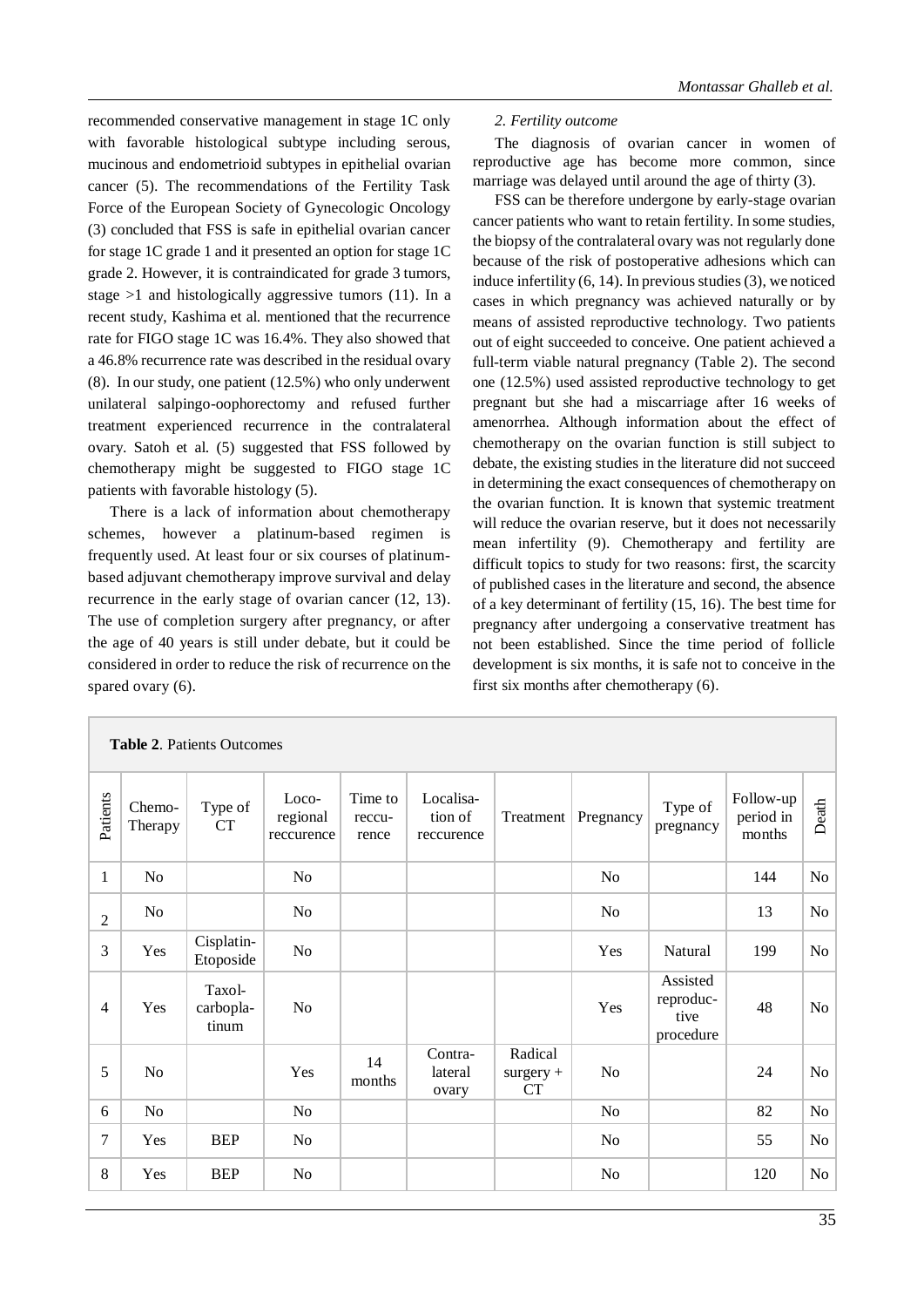### **Conclusions**

One case out of three cases of primary ovarian cancer is diagnosed at an early stage. Moreover, the diagnosis of ovarian cancer in young women has become more frequent since the age of marriage tends to be postponed. Although radical surgery remains the gold standard in the treatment of this disease, fertility-sparing surgery (FSS) can be undergone by young patients with the desire of conceiving. The cautious selection of patients is crucial depending on the tumor grade, disease stage, histologic subtypes and prognostic factors. This retrospective case series, with one case of recurrence and two patients getting pregnant, showed that conservative management was a suitable option. However, the controversy over stage 1C disease still remains unsolved and more case series and metaanalyses are required to support our conclusion and then provide a higher grade of recommendation to FSS in stage 1C ovarian cancer.

### **Conflict of interest disclosure**

There are no known conflicts of interest in the publication of this article. The manuscript was read and approved by all authors.

#### **Compliance with ethical standards**

Any aspect of the work covered in this manuscript has been conducted with the ethical approval of all relevant bodies and that such approvals are acknowledged within the manuscript.

#### **References**

- 1. Bats AS, Barranger E. Mise au point sur les cancers de l'ovaire. *J Gynecol Obstet Biol Reprod (Paris)*. 2008; 37(2): 64-68. PMID: 19031629
- 2. Gershenson DM. Fertility-Sparing Surgery for Malignancies in Women. *J Natl Cancer Inst Monogr*. 2005; 2005(34): 43–47. PMID: 15784822, DOI: 10.1093/jncimonographs/lgi011
- 3. Kashima K, Yahata T, Fujita K, Tanaka K. Outcomes of fertility‐sparing surgery for women of reproductive age with FIGO stage IC epithelial ovarian cancer. *Int J Gynaecol Obstet*. 2013; 121(1): 53-55. PMID: 23352733, DOI: 10.1016/j.ijgo.2012.10.027
- 4. Nam JH, Park JY. Fertility-sparing surgery for young women with early-stage epithelial ovarian cancer. *Gynecol Obstet Invest*. 2013; 76(1): 14-24. PMID: 23751891, DOI: 10.1159/000350797
- 5. Satoh T, Hatae M, Watanabe Y, Yaegashi N, Ishiko O, Kodama S et al. Outcomes of fertility-sparing surgery

for stage I epithelial ovarian cancer: a proposal for patient selection. *J Clin Oncol*. 2010; 28(10): 1727-32. DOI: 10.1200/JCO.2009.24.8617

- 6. Bentivegna E, Morice P, Uzan C, Gouy S. Fertilitysparing surgery in epithelial ovarian cancer. *Future Oncology*. 2016; 12(3): 389-98. PMID: 26768952, DOI: 10.2217/fon.15.319
- 7. American College of Obstetricians and Gynecologists. ACOG Practice Bulletin. Management of adnexal masses. *Obstet Gynecol*. 2007; 110(1): 201-14. PMID: 17601923,

DOI: 10.1097/01.AOG.0000263913.92942.40

- 8. Wright JD, Shah M, Mathew L, Burke WM, Culhane J, Goldman N, Schiff PB, Herzog TJ. Fertility preservation in young women with epithelial ovarian cancer. *Cancer*. 2009; 115(18): 4118-26. PMID: 19670446, DOI: 10.1002/cncr.24461
- 9. Kajiyama H, Mizuno M, Shibata K, Yamamoto E, Kawai M, Nagasaka T, Kikkawa F. Recurrencepredicting prognostic factors for patients with earlystage epithelial ovarian cancer undergoing fertilitysparing surgery: a multi-institutional study. *Eur J Obstet Gynecol Reprod Biol*. 2014; 175: 97-102. PMID: 24507757, DOI: 10.1016/j.ejogrb.2014.01.014
- 10.Park JY, Kim DY, Suh DS, Kim JH, Kim YM, Kim YT, Nam JH. Outcomes of fertility-sparing surgery for invasive epithelial ovarian cancer: oncologic safety and reproductive outcomes. *Gynecol Oncol*. 2008; 110(3): 345-53. DOI: 10.1016/j.ygyno.2008.04.040
- 11. Morice P, Denschlag D, Rodolakis A, Reed N, Schneider A, Kesic V, Colombo N. Fertility Task Force of the European Society of Gynecologic Oncology. Recommendations of the Fertility Task Force of the European Society of Gynecologic Oncology about the conservative management of ovarian malignant tumors. *Int J Gynecol Cancer*. 2011; 21(5): 951-63. DOI: 10.1097/IGC.0b013e31821bec6b
- 12. Trimbos JB, Vergote I, Bolis G, Vermorken JB, Mangioni C, Madronal C, Franchi M, Tateo S, Zanetta G, Scarfone G, Giurgea L, Timmers P, Coens C, Pecorelli S; EORTC-ACTION collaborators. European Organisation for Research and Treatment of Cancer-Adjuvant ChemoTherapy in Ovarian Neoplasm. Impact of adjuvant chemotherapy and surgical staging in earlystage ovarian carcinoma: European Organisation for Research and Treatment of Cancer–Adjuvant ChemoTherapy In Ovarian Neoplasm trial. *J Natl Cancer Inst*. 2003; 95(2): 113-25. PMID: 12529344
- 13. Trimbos JB, Parmar M, Vergote I, Guthrie D, Bolis G, Colombo N, Vermorken JB, Torri V, Mangioni C,